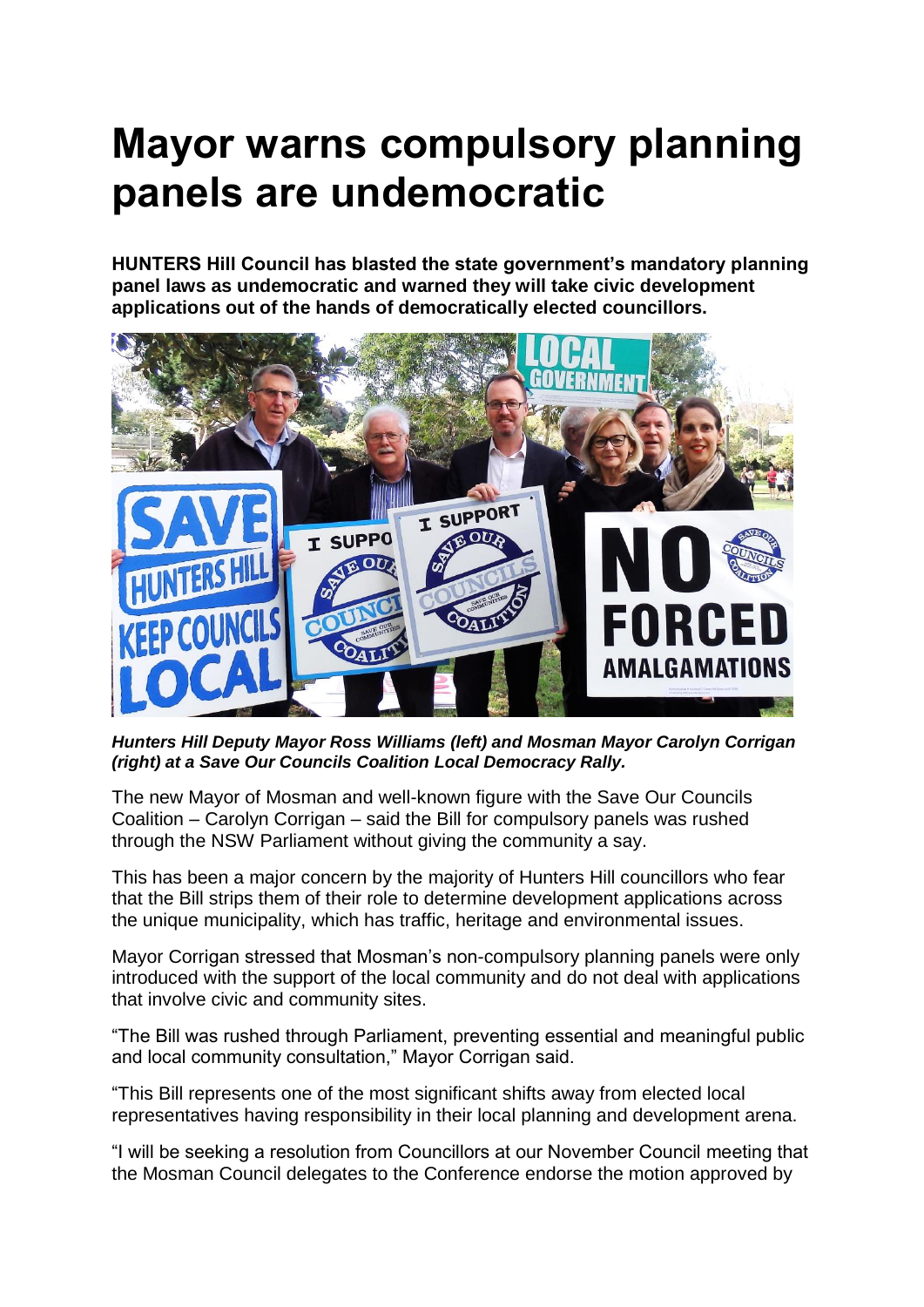Local Government NSW calling for the NSW Government to revoke legislation that mandates IHAPs for all councils in Sydney."

The majority of Hunters Hill Councillors also share a concern that the government's Bill imposes a "one size fits all" approach to all councils and could see Hunters Hill subject to the same controls that apply in neighbouring Ryde.



*Hunters Hill Deputy Mayor Ross Williams (left) and Mayor Mark Bennett (right) have expressed deep concerns over compulsory panels.* 

Mayor Corrigan also expressed concern over the "one size fits all" approach.

"To answer the question why not "a one size fits all" approach, it is because over time we (Mosman Council) have fine-tuned the process, listened to the community and responded.

"Regular meetings are held between the Chair of our panel and the Councillors to continually ensure the planning guidelines and the development applications are consistent and are administered consistently.

"Councillors feel involved and are involved."

The Mayor said that councillors who live locally are best placed to decide development applications on land owned by the community they represent.

"I believe, as do all other six elected representatives, that democratically elected councillors are best qualified to represent the community interest on the use of public land in their Local Government Area.

"Council conducted extensive public consultation in 2013 and the public generally approved of our panel and its charter.

"The community also wanted elected councillors to still remain involved in the Development Application process.

"To achieve this and provide transparency, the public and Councillors can view the Officer's Report two weeks before the public meeting."